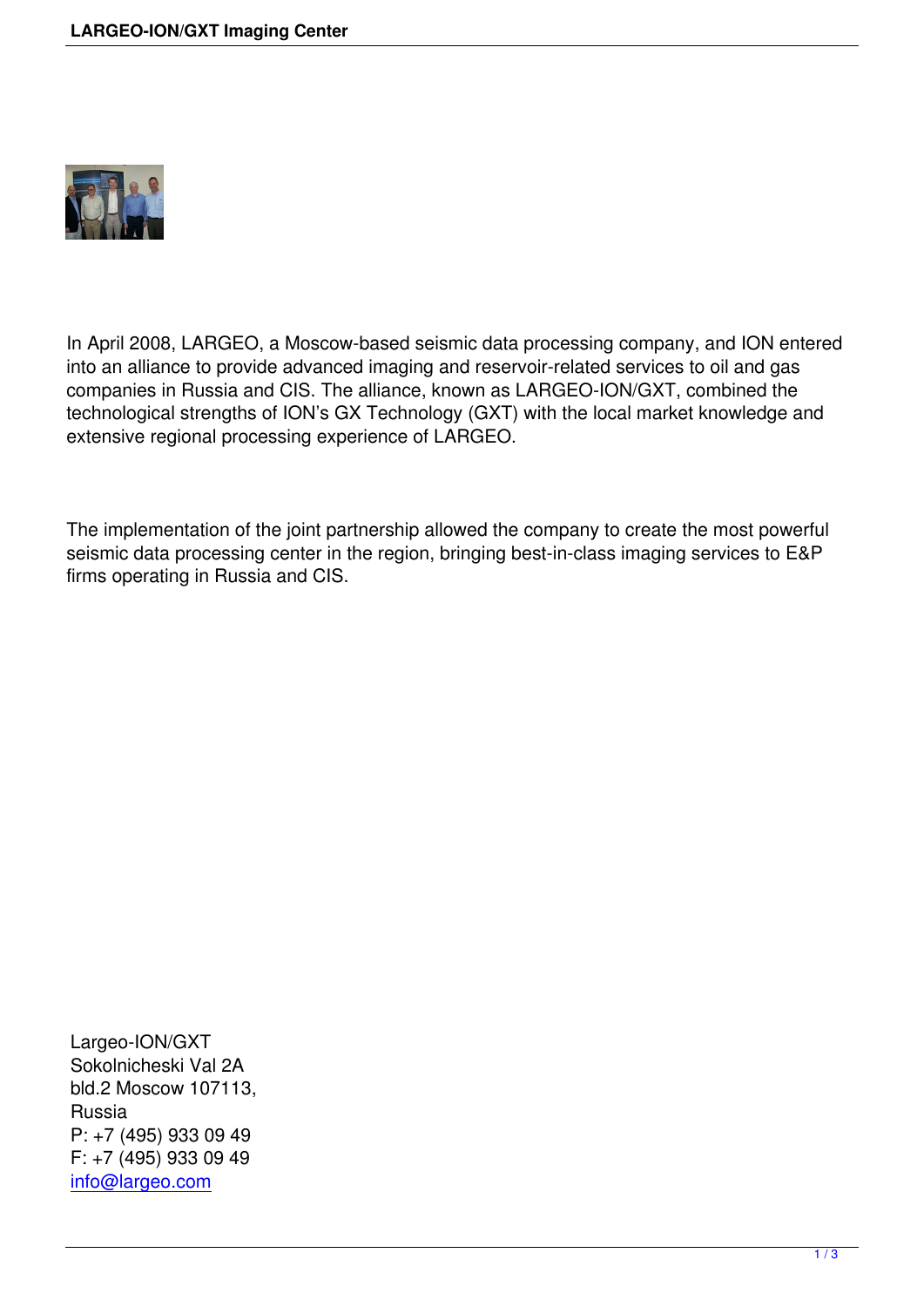[Alexander Yakovlev](http://www.iongeo.ru/) Managing Director P: +7 (495) 933 09 49 E: **Alexander Yakovlev** 

Grant MacRae Director Joint Ventures T: +44 1784 497 743 E: Grant MacRae

## **Processing S[ervices and](mailto:Grant.MacRae@iongeo.com) Technologies**

Through our partnership with ION's GX Technology we offer the following seismic data processing services:

- **Pre-Processing**
- Advanced Imaging
- Full-wave Imaging
- [Land Processing](index.php/en/preprocessing)
- [Marine Processing](index.php/en/leading-technologies)

Bolst[ered by early succes](index.php/en/marine-seismic-data-processing)s applying 3D SRME to a large scale project in the Black Sea, the partners are rapidly expanding their capabilities. With strong RTM and beam migration experience and extensive expertise with GXT technologies, the Russian center is undertaking complex imaging projects, both offshore and onshore, in Russia and the surrounding regions.